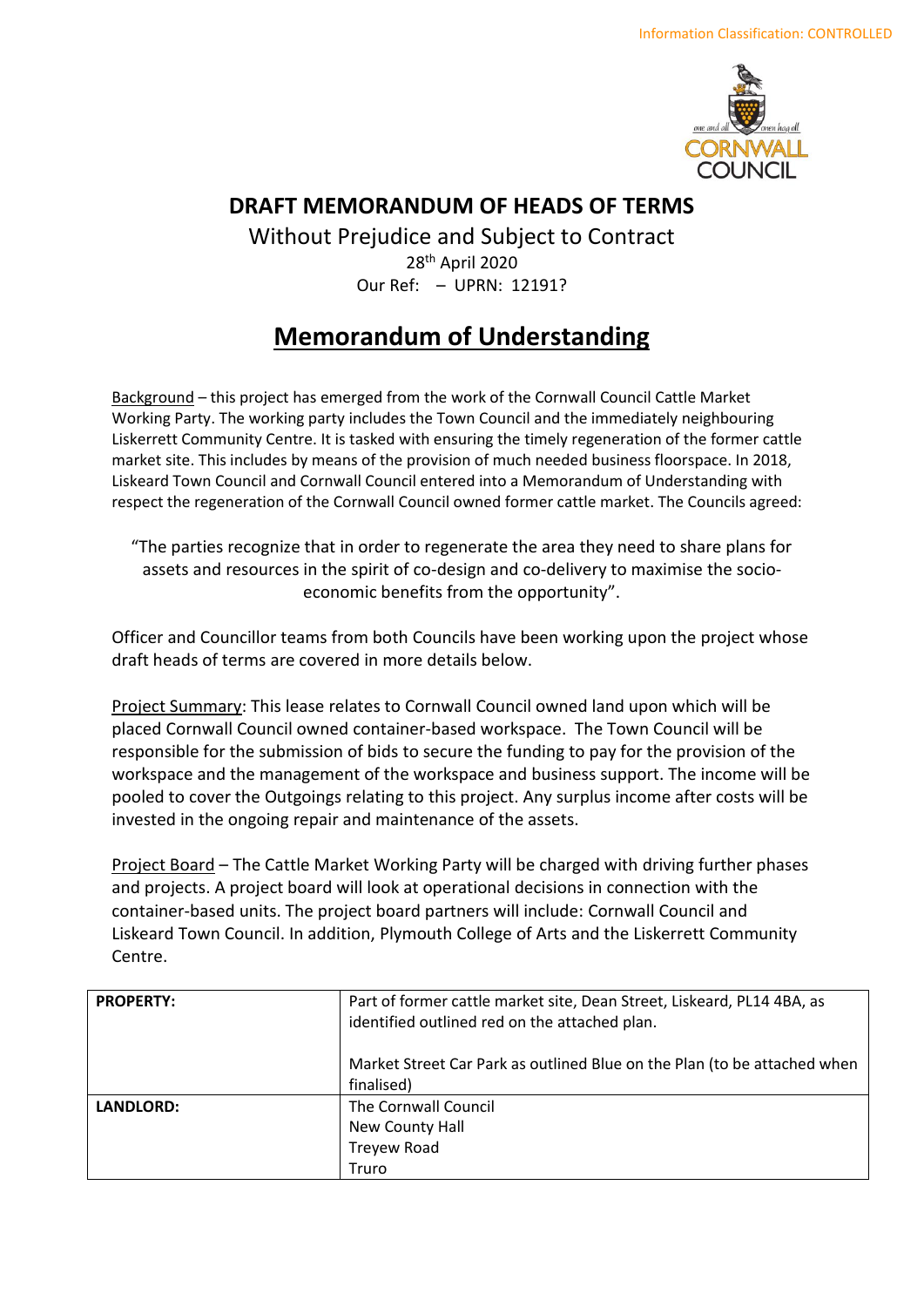

|                                | <b>TR1 3AY</b>                                                     |
|--------------------------------|--------------------------------------------------------------------|
| <b>LANDLORD'S SOLICITOR:</b>   | <b>County Legal Services</b>                                       |
|                                | Cornwall Council                                                   |
|                                | New County Hall                                                    |
|                                | <b>Treyew Road</b>                                                 |
|                                | Truro                                                              |
|                                | <b>TR1 3AY</b>                                                     |
|                                |                                                                    |
|                                | FAO: TBC                                                           |
|                                | Tel:                                                               |
|                                | Email:                                                             |
|                                |                                                                    |
| <b>LANDLORD'S AGENT:</b>       | <b>Cornwall Council Estates Delivery</b><br>Room 4G                |
|                                | Pydar House                                                        |
|                                | Pydar Street                                                       |
|                                | Truro                                                              |
|                                | <b>TR1 1XU</b>                                                     |
|                                |                                                                    |
|                                | FAO:                                                               |
|                                | Tel:                                                               |
|                                | Email:                                                             |
| <b>LANDLORD'S CLIENT SIDE:</b> | Cornwall Council   Planning and Sustainable Development            |
|                                | Pydar House 3B,                                                    |
|                                | Pydar Street,                                                      |
|                                | Truro,                                                             |
|                                | <b>TR1 1XU</b>                                                     |
|                                | FAO:                                                               |
|                                | Tel: (01872)                                                       |
|                                | Email:                                                             |
|                                | Mob:                                                               |
| <b>TENANT: LEAD PARTNER:</b>   | <b>Liskeard Town Council</b>                                       |
|                                | 3-5 West Street                                                    |
|                                | Liskeard                                                           |
|                                | Cornwall                                                           |
|                                | <b>PL14 6BW</b>                                                    |
|                                | FAO: Mr Steve Vinson - Town Clerk / Proper Officer                 |
|                                | Tel: 01579 345407                                                  |
|                                | Mob: 07929 780902                                                  |
|                                | Email: townclerk@liskeard.gov.uk                                   |
|                                |                                                                    |
|                                | Yvette Hayward - Responsible Financial Officer / Deputy Town Clerk |
|                                | Tel: 01579 345407                                                  |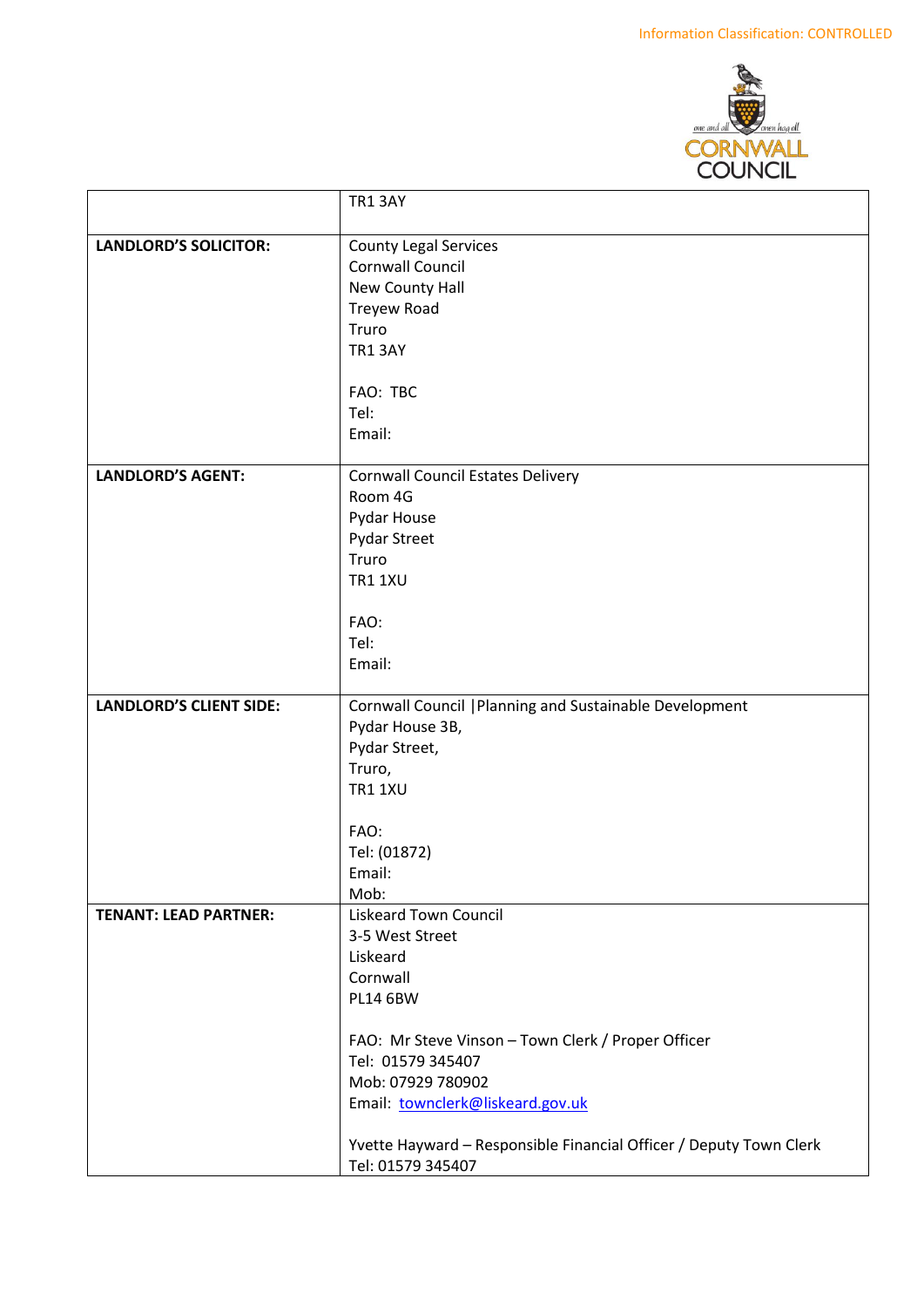

|                                                       | Email: office1@liskeard.gov.uk                                                                                                                                                                                                   |
|-------------------------------------------------------|----------------------------------------------------------------------------------------------------------------------------------------------------------------------------------------------------------------------------------|
| <b>TENANT'S SOLICITOR:</b>                            | Mr Kevin George<br><b>Coodes Solicitors</b><br>Kevin.George@coodes.co.uk                                                                                                                                                         |
| <b>TENANT'S AGENT:</b>                                | Not Applicable - See Town Clerk contact details.                                                                                                                                                                                 |
| <b>GROUND RENT:</b>                                   | £1 per annum if demanded - Ground Rent                                                                                                                                                                                           |
| <b>OPERATIONAL RENTS, FEES AND</b><br><b>CHARGES.</b> | Operational Rents, Fees and Charges are to be used to cover the<br>Outgoings. Receipts to cover outgoings. Any rental surplus after<br>Outgoings to be reinvested in the ongoing maintenance and<br>management of the site.      |
| <b>OUTGOINGS</b>                                      | The Tenant is responsible for all rates, taxes, NNDR, charges, duties,<br>impositions and outgoings which might arise during the term of the<br>tenancy.<br>The Tenant (to recharge to appropriate business workspace occupants) |
|                                                       | to be responsible for costs of all electricity, water, gas and other services<br>consumed or used in relation to the premises                                                                                                    |
| <b>LEASE TERM:</b>                                    | A term of ten (10) years from and including the date when the lease is<br>completed.                                                                                                                                             |
| <b>TERM COMMENCEMENT DATE:</b>                        | Term to commence on lease completion.                                                                                                                                                                                            |
| <b>1954 ACT PROTECTION:</b>                           | Lease is outside the security provisions of the Landlord and Tenant Act<br>1954                                                                                                                                                  |
| <b>RENT REVIEW:</b>                                   | Rent review. To consider, if necessary upon the ending of external grant<br>support. To consider, if necessary at year 5.                                                                                                        |
| <b>BREAK CLAUSE:</b>                                  | The break clause can be exercised at the end of the ERDF/ESF funding<br>and at year 5.                                                                                                                                           |
| <b>PERMITTED USE:</b>                                 | To use and occupy the demised premises for the purpose of<br>accommodating a container-based workspace project including training<br>and meeting space.                                                                          |
| <b>REPAIRING OBLIGATIONS:</b>                         | The Tenant is to keep the property in a clean and tidy condition and clear<br>of all rubbish and to keep the Property in no worse repair and condition<br>than existing at lease commencement.                                   |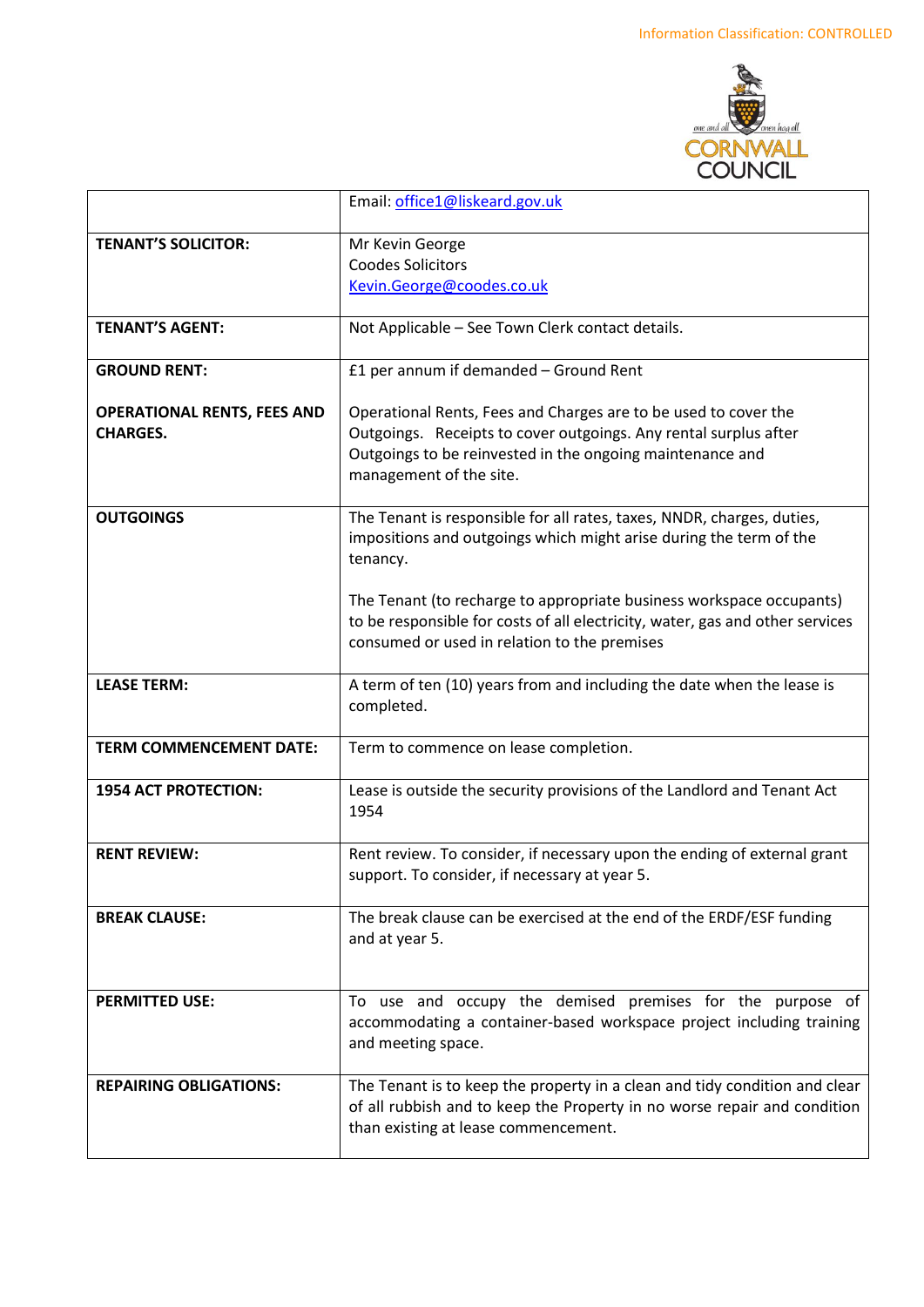

| <b>ALIENATION:</b>      | Plot Occupied by the Container Based Workspace. - The Tenant is not<br>permitted to assign, sublet, part with occupation of the plot.                                                                                                                                                                                                                                                                                            |
|-------------------------|----------------------------------------------------------------------------------------------------------------------------------------------------------------------------------------------------------------------------------------------------------------------------------------------------------------------------------------------------------------------------------------------------------------------------------|
|                         | Container-Based Workspace Units - The Tenant is permitted to share<br>occupation of the workspace units for the purpose of the permitted use so<br>long as there is no creation of landlord and tenant relationship $-$<br>(occupation of workspace to be by Tenancy at Will type agreement).                                                                                                                                    |
| <b>ALTERATIONS:</b>     | Non-structural alterations permitted with the Landlords prior written<br>consent                                                                                                                                                                                                                                                                                                                                                 |
|                         | If required by the Landlord, all alterations to be reinstated at the end of<br>the term                                                                                                                                                                                                                                                                                                                                          |
| <b>RIGHTS GRANTED:</b>  | The Landlord grants the Tenant, its employees and visitors, vehicular and<br>pedestrian access over the necessary parts of the remainder of Cattle<br>Market Car Park leading from Fairpark Road, for the purpose of access and<br>egress from the Property. The landlord reserves the right to specify the<br>route and change this route at any point during the lease term, subject to<br>prior written notice to the Tenant. |
| <b>RIGHTS RESERVED:</b> | This lease is subject to all existing rights that exist over the Property,<br>including unfettered pedestrian and vehicular right of access over the<br>Property for the Landlord, its Licensees, Tenants, and all those permitted<br>by it for the purpose of access to and egress from the Landlords retained<br>property.                                                                                                     |
|                         | For information, the Landlords retained property includes:<br>Lock-up units - which are let out on licence with reserved rights of<br>access over the Property<br>The Cattle Market<br>$\bullet$<br>Cattle Market Car Park - Long stay car park                                                                                                                                                                                  |
|                         | For information, other users which may have accrued vehicular and<br>pedestrian rights of access over the Property (for the purpose of access<br>and egress including deliveries and collections) include those with<br>commercial and/or residential properties which back on to the Property.                                                                                                                                  |
|                         | The Landlord reserves the right of access over and right to occupy parts of<br>the Property as required, on giving 1 month's prior notice to the Tenant,<br>for any purpose associated with the development of or works to the<br>Landlords adjoining property.                                                                                                                                                                  |
| <b>INSURANCE:</b>       | The Tenant shall insure the Property against loss or damage by the insured<br>risks. The Tenant shall insure the containers and internal fittings and<br>equipment in shared spaces. The Occupants of the workshops will                                                                                                                                                                                                         |